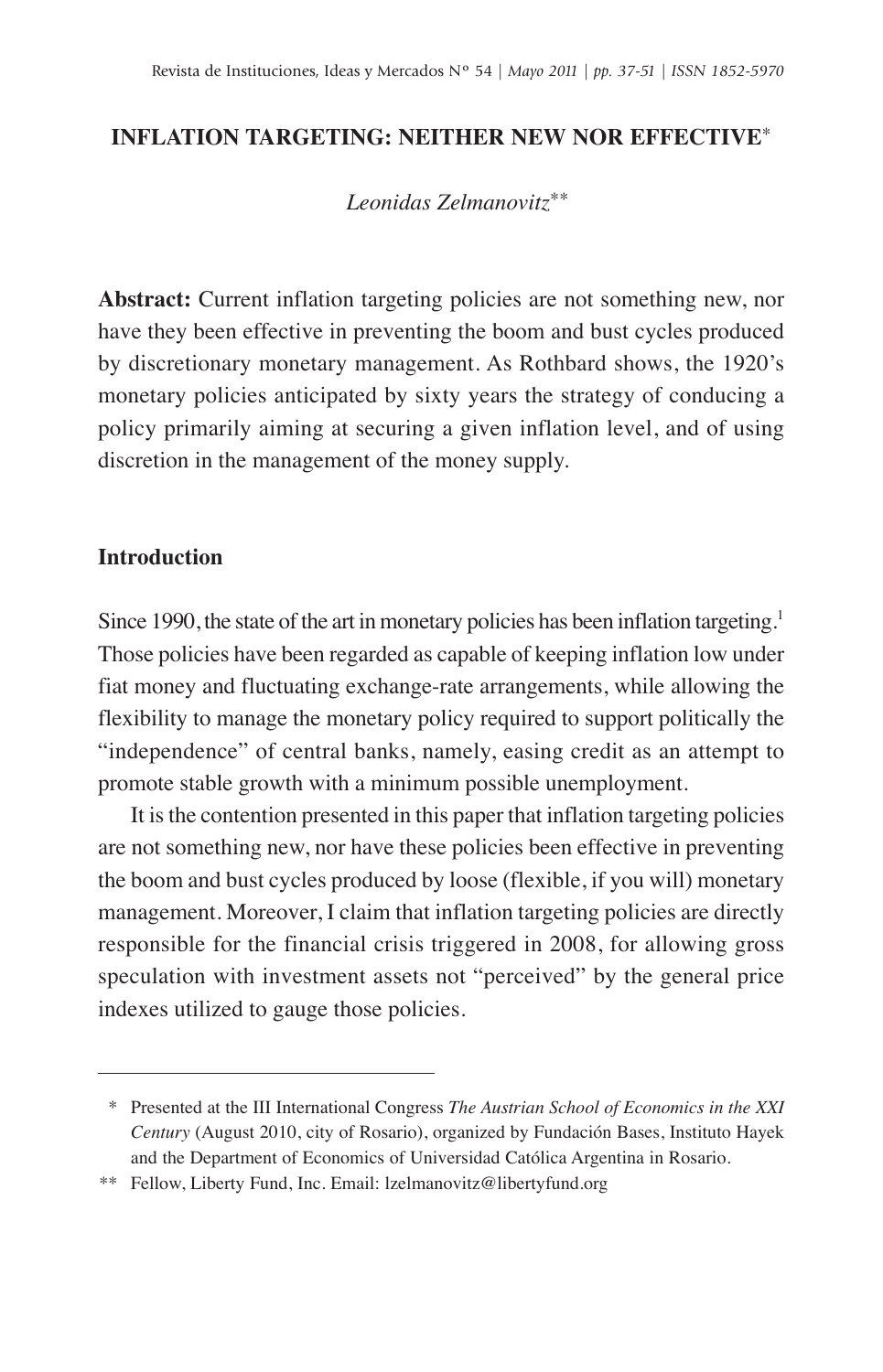In order to present these ideas, I first sketch the concept of inflation targeting policies and its key elements. I then provide a brief historical overview of those policies, reviewing the performance of monetary policies in selected developed countries, as well as some elements of the monetary history in the US in support of my thesis. I then present the view that the 1920's monetary policies anticipated by sixty years the strategy of conducing a policy primarily aiming at securing a given inflation level, and of using discretion in the management of the money supply. The concluding paragraphs offer a summary of my main points.

### **The Concept of Inflation Targeting and Its Key Elements**

Bernanke, Laubach, Mishkin and Posen offer the following definition of inflation targeting:

(It) is a framework for monetary policy characterized by the public announcement of official quantitative targets (or target ranges) for the inflation rate over one or more time horizons, and by explicit acknowledgement that low, stable inflation is monetary policy's primary log-run goal (2001: 4).

Since the 1930's most of the debates about monetary policies have tried to classify them as strategies based on either "rules" or "discretion" (the Gold Standard being, for instance, a "rule"). A discretionary approach happens when a Central Bank makes no public commitment about its actions. Bernanke and co-authors describe inflation target as a "framework" in order not to pin it at either a "rule" or as a "discretionary" kind of policy.

In other words, under the framework of an inflation target, the Central Bank is free to take any measure it sees fit, so far and so long as the price level at the end of a certain period of time comes close to the previously stated price level goal, as measured by the chosen price index. Under the inflation target framework, the Central Bank claims to be able to pursue other political goals without falling into the discredited monetary activism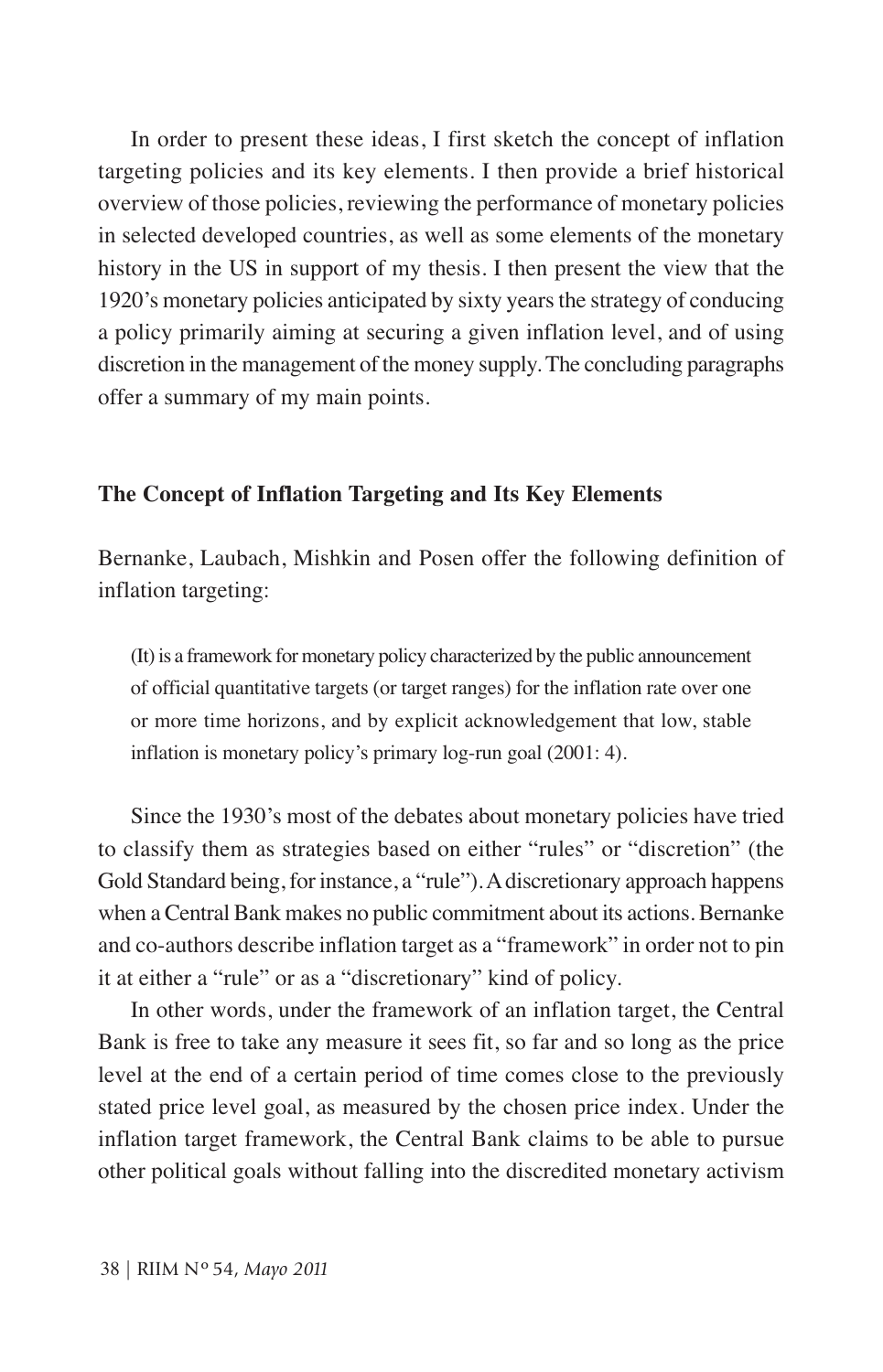of the bad old days before the "Great Moderation" (that is, the period of discreet monetary management by the main central banks between the start of Paul Volcker's Chairmanship at the FED and the beginning of the recent financial crisis ).

In sum, an inflation target policy presents us with two key elements: a high level of discretion in the use of the tools available to the Central Bank, and a "formal" commitment to keep inflation low. The first component is sought by the central bankers to show the "strength" of their institutions and therefore, along with the second element, to convey the idea that the monetary authorities are committed to a low level of inflation and have the power to make it come about.

The second element may be understood in at least two different ways: (a) strictly speaking, about inflation targeting in the narrow sense, the formal commitment to keep inflation low may be stated in a piece of legislation, in an operational agreement between the government and the independent monetary authorities, made public through the publication of some official document by the monetary authorities or simply made public through the press; (b) the other possible meaning for the commitment to keep inflation low may be the one in which the monetary authorities, without any legal or informal mandate, or even making public their goal, operationally act driven towards the achievement of an inflation goal, and it may be known only by few top officials.

The advocates of inflation target policies claim it is possible to create a "nominal anchor" to the price level by the communication to the public of a target which would result in certain "psychological" market conditions favorable to the achievement of the very same inflation goal (Bernanke *et al*, 2001: 19). They believe that, if the market knows that the Central Bank has the power to do one or all of the following, this knowledge will help them achieve the goal of keeping inflation low:

(a) expand or contract the money supply,

- (b) raise or to lower interest rates,
- (c) impose exchange controls,
- (d) alter the level of compulsory reserves,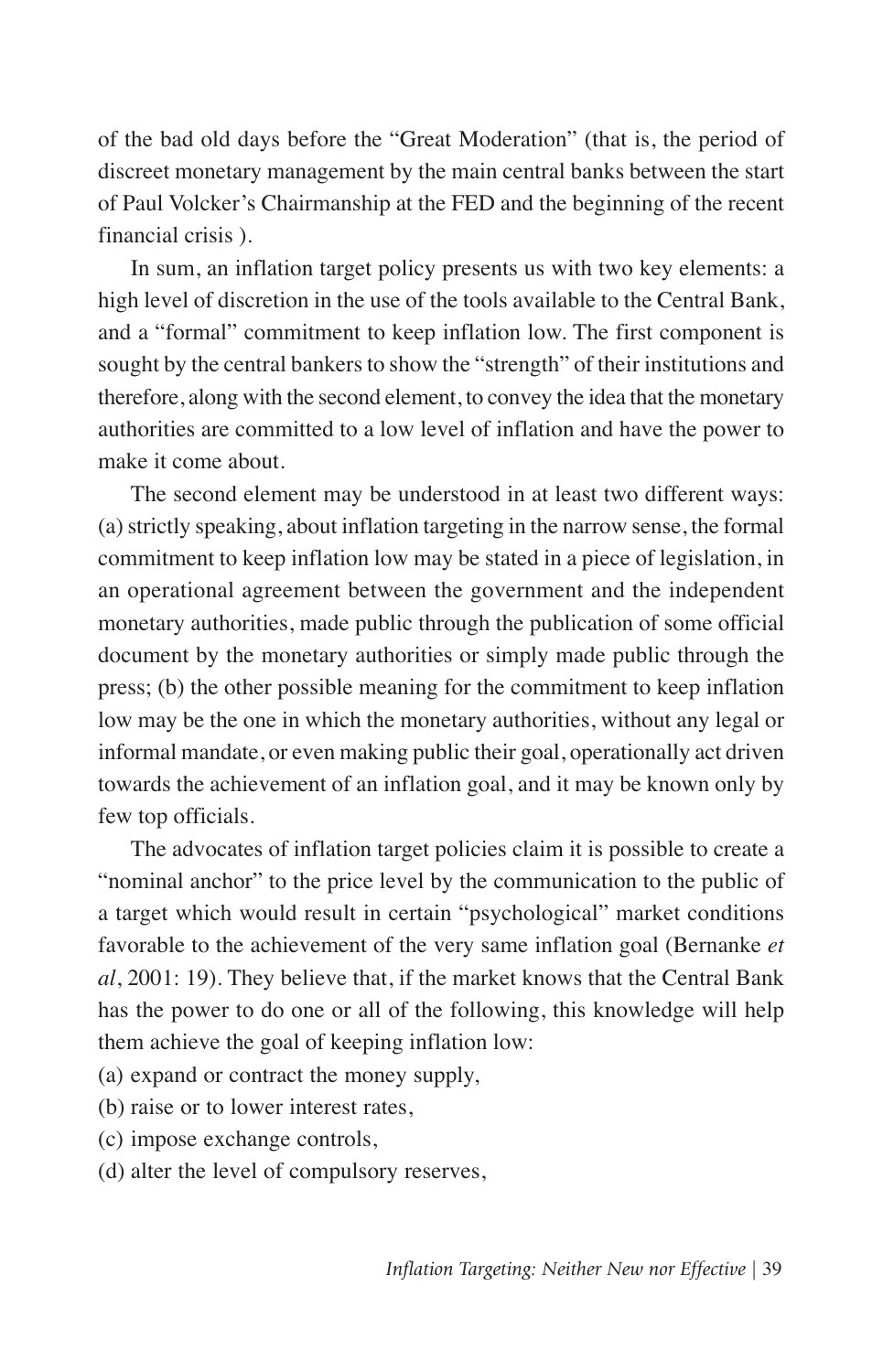- (e) alter the classes of assets and the conditions under which they will grant access to discount facilities, and in most cases,
- (f) impose new bank regulations.

Bernanke and co-authors could not be clearer about the psychological benefits expected from using everything available into the central bank "tool kit": "*Evidence suggests that the only way for central banks to earn credibility is the hard way: by demonstrating that they have the means and the will to reduce inflation and to keep it low for a period of time*" (Bernanke et al, 2001: 308).

Furthermore, the element of discretion gives the Central Bank the capacity to pursue other political objectives deemed necessary by the circumstances, without compromising the achievement of the stated goal, so long as the socalled psychological conditions remain under control.

When defending discretionary policies, the proponents of inflation targeting policies argue that history shows that rules are no protection against changes in monetary policy. Since changing circumstances require flexibility, to their eyes even the Gold Standard offers no protection against political decisions to suspend payments in gold (in case of war, for instance). Therefore, so the argument goes, all monetary policies are discretionary to a certain degree, and the best you can get is a framework such as the one provided by the adoption of a nominal anchor.

For the proponents of inflation targeting policies, in an scenario with no commodity monies or fixed exchange-rate mechanisms, the *Friedmanesque* proposal for a legally (constitutionally) defined rate of expansion for the money supply never gained acceptance because it was considered "too rigid", as the experience with monetary expansion goals has proven since 1974. We are left only with discretionary regimes, and for them, the inflation target framework is the only one in sight carrying some limitations to monetary expansion.

# **Historical Overview of Inflation Targeting Policies**

On August 15, 1971, the United States under the Nixon administration defaulted on the Bretton Woods Treaty and severed the tenuous link still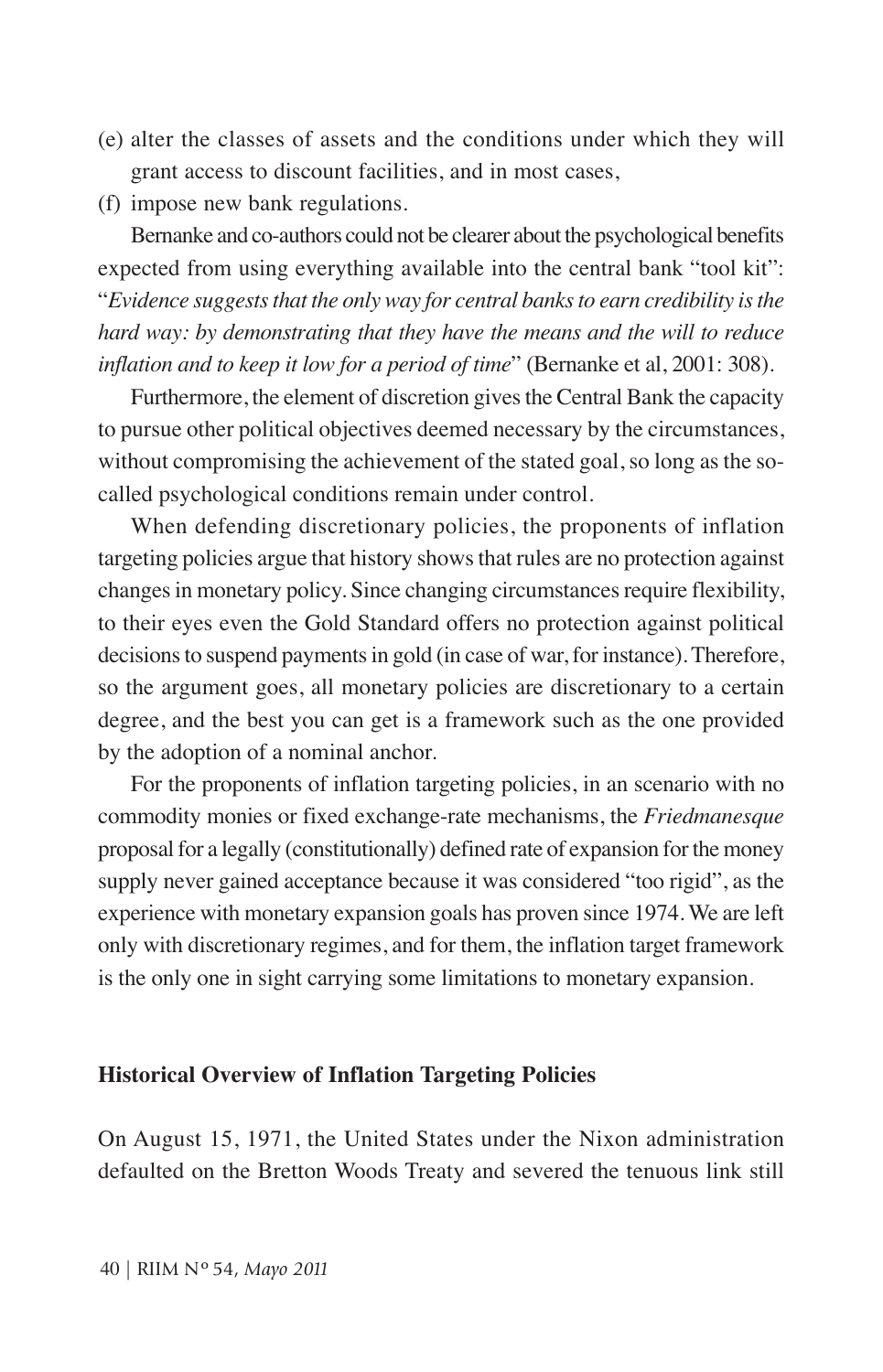existing between the US Dollar and gold by closing the "Gold Window" under which US Dollars were redeemable by Central Banks of signatory countries at the fixed rate of US\$ 35.00 per ounce. A new, short-lived parity was established, but in 1973 the fixed exchange-rate monetary regime enforced since the end of WW II came to an end. Central banks around the world searched for a new "anchor". In a world left only with fluctuating fiat money, the only possible "anchor" to the value of a currency was a "nominal" one, to be implemented at a national level.

The Deutsche Bundesbank and the Swiss Central Bank as early as 1974, and the American Federal Reserve System (FED) and the Bank of Canada during 1975, started to establish a desired growth target (Bernanke *et al*, 2001: 43). Initially, the effort of central banks was to make known to society the growth in the monetary aggregates. In doing so, they would know the expected changes in prices, as mechanically derived from the Quantitative Theory of Money.

Pressures to make changes to the goals in terms of expansion of the money supply were felt soon. Real and political factors contributed to force central banks out of their stated goals for monetary expansion, therefore compromising their credibility. At times, with a relative low inflation but a small rate of growth, additional monetary expansion seemed to be possible, and pressure to promote this policy increased. At other times, a more stringent monetary policy was pursued by the monetary authorities to keep inflation low, frustrating the expectative (if from no one else, from the Treasury) that the stated monetary expansion would happen. In sum, the claim for "discretion" was a constant.

It was in 1990 that the New Zealand Central Bank finally adopted an explicit inflation target which made no more reference to the expansion of monetary aggregates but to a certain price level, as measured by a price index. An inflation targeting policy, in a narrow sense, had officially began (Bernanke *et al*, 2001: 86).

Since the precursory adoption of an inflation targeting policy in New Zealand, and the adoption of a similar policy by Canada one year later, it has gradually become the policy of choice worldwide due to its apparent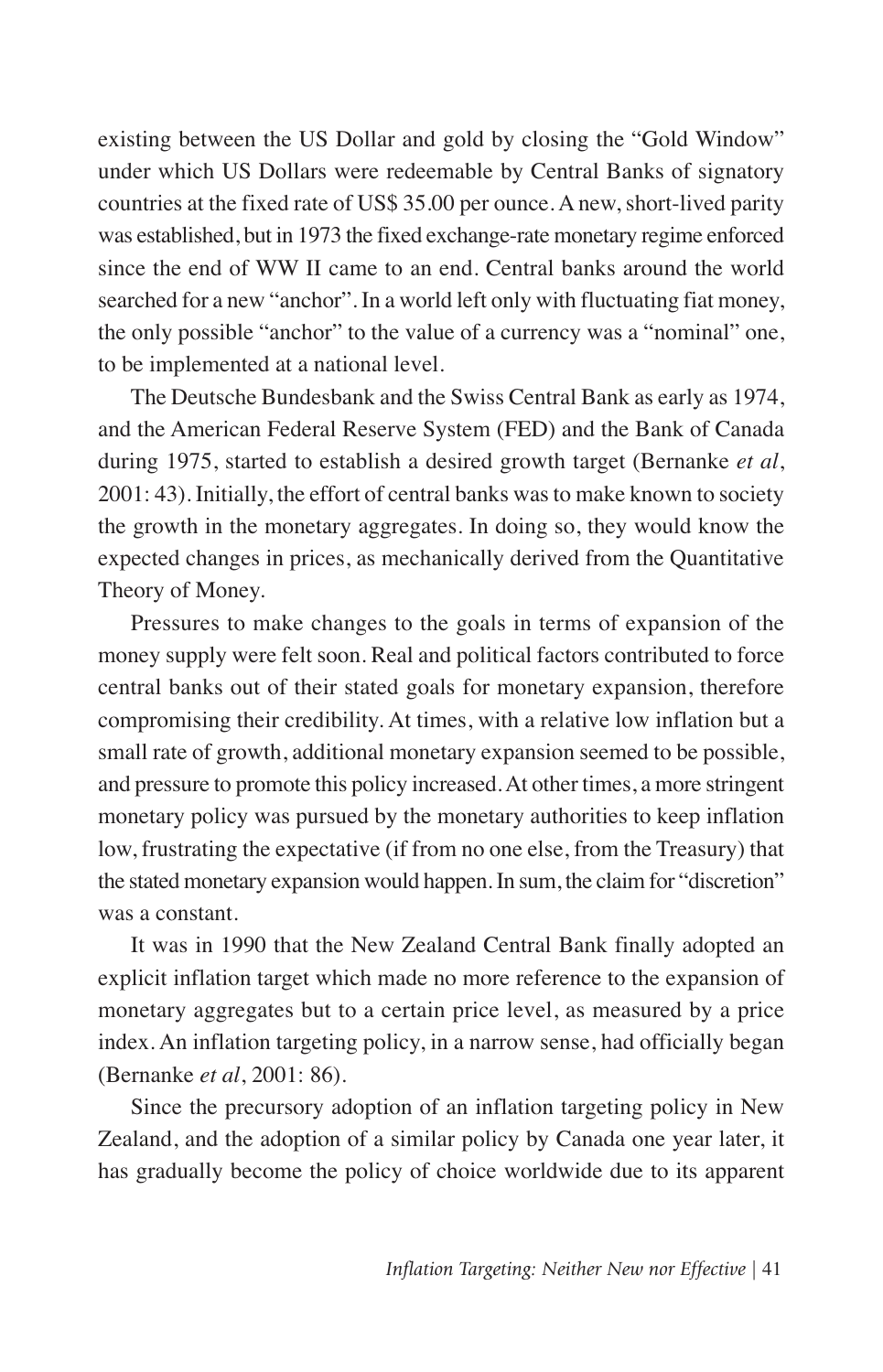success. The establishment of price level goals by monetary authorities, without any other commitment about how that goal would be achieved, has become the common practice around the globe albeit with different grades of formality and public commitment,

The historically low levels of inflation achieved under the inflation targeting framework wherever it has been adopted, according to their proponents, seem to prove that it is the solution for price stability under fiat money and fluctuating exchange rates. And the statistical record gives credit to that assessment, at least until the financial crisis that started in 2008.

In order to analyze the validity of the claims of the proponents of inflation targeting policies, Table 1 presents below the Consumer Price Indexes of selected developed countries from 1970 to 2007.

Until February 1973 the international monetary arrangements were the ones established in 1944 by the Treaty of Bretton Woods with fixed exchange rates pegging all currencies of the signing countries to a US Dollar, until 1971, convertible (only by their correspondent central banks) in gold at a fixed parity of US\$ 35.00 per ounce. However, Table 1 above shows that the average inflation level in the selected developed countries for the period 1970-1972 was well above 5% per year. Those arrangements were clearly unsustainable in the long run. The weakened link to the Gold Standard provided by the Bretton Woods treaty until August 1971 proved to be insufficient to check inflationary expansions of the money supply among the Western developed countries and the abandonment of those arrangements became inevitable.

The American *default* on their obligations of redeeming US Dollar in Gold had huge and last long impact. From 1973 until 1983, we see in Table 1 an increase in prices. That was the period of failed attempts to control inflation by establishing targets for the growth of monetary aggregates. Figure 1 below shows the price of gold in US Dollars for the period 1964 to 1984. It shows that until 1968 it was perceived by world markets that the promise by the American government to redeem US Dollars at the agreed parity of US\$ 35 per ounce was credible. From 1968 to 1971, when the pledge was finally broken, the increases in the gold prices showed that the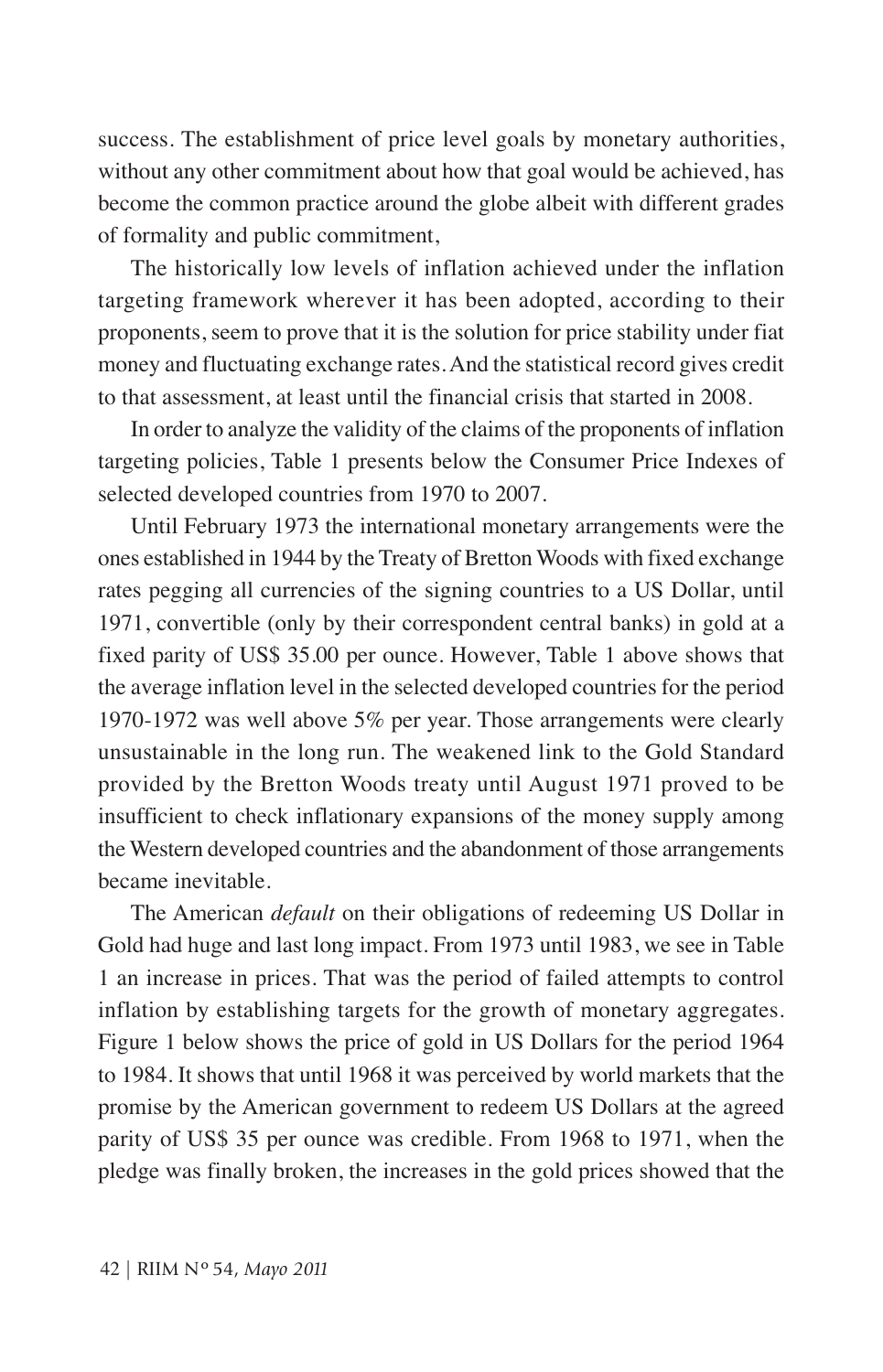| Year | <b>USA</b> | Canada           | Japan   | France | Germany | Italy | Sweden  | <b>Swiss</b> | UK      |
|------|------------|------------------|---------|--------|---------|-------|---------|--------------|---------|
| 1970 | 5.9        | $\overline{3.3}$ | 7.6     | 5.9    | 3.4     | 5.0   | 7.0     | 3.6          | 6.4     |
| 1971 | 4.2        | 2.9              | 6.4     | 5.5    | 5.2     | 4.9   | 7.4     | 6.6          | 9.5     |
| 1972 | 3.3        | 4.9              | 4.8     | 6.2    | 5.5     | 5.7   | 6.0     | 6.7          | $7.1\,$ |
| 1973 | 6.3        | 7.6              | 11.7    | 7.3    | 7.0     | 10.8  | 6.7     | 8.8          | 9.2     |
| 1974 | 11.0       | 10.9             | 23.2    | 13.7   | 7.0     | 19.1  | 9.9     | 9.8          | 16.0    |
| 1975 | 9.1        | 10.7             | 11.7    | 11.8   | 5.9     | 17.1  | 9.8     | 6.7          | 24.3    |
| 1976 | 5.8        | 7.6              | 9.4     | 9.6    | 4.3     | 16.7  | 10.3    | 1.7          | 16.7    |
| 1977 | 6.5        | 8.0              | 8.2     | 9.4    | 3.7     | 18.5  | 11.4    | 1.3          | 15.8    |
| 1978 | 7.6        | 9.0              | 4.2     | 9.0    | 2.7     | 12.0  | 10.0    | $1.1\,$      | 8.6     |
| 1979 | 11.3       | 9.1              | 3.7     | 10.8   | 4.1     | 14.8  | $7.2\,$ | 3.7          | 12.6    |
| 1980 | 13.5       | 10.2             | 7.8     | 13.0   | 5.5     | 21.3  | 13.7    | 4.0          | 16.9    |
| 1981 | 10.4       | 12.4             | 4.9     | 13.3   | 6.3     | 19.5  | 12.1    | 6.5          | 12.2    |
| 1982 | 4.0        | 10.7             | 2.8     | 12.0   | 5.3     | 16.5  | 8.6     | 5.7          | 8.5     |
| 1983 | 5.3        | 5.9              | 1.9     | 9.5    | 3.3     | 14.6  | 8.9     | 3.0          | 5.2     |
| 1984 | 4.4        | 4.4              | 2.3     | 7.7    | 2.4     | 10.9  | 8.0     | 2.9          | 4.5     |
| 1985 | 3.5        | 4.0              | 2.0     | 5.8    | 2.1     | 9.1   | 7.4     | 3.5          | 5.2     |
| 1986 | 1.9        | 4.2              | 0.6     | 2.5    | $-0.1$  | 5.8   | 4.2     | 0.8          | 3.6     |
| 1987 | 3.7        | 4.4              | 0.1     | 3.3    | 0.2     | 4.8   | 4.2     | 1.4          | 4.1     |
| 1988 | 4.1        | 4.0              | 0.7     | 2.7    | 1.3     | 5.1   | 5.8     | 1.9          | 4.6     |
| 1989 | 4.8        | 5.0              | 2.3     | 3.5    | 2.8     | 6.3   | 6.4     | 3.1          | 5.9     |
| 1990 | 5.4        | 4.8              | 3.1     | 3.4    | 2.7     | 6.5   | 10.5    | 5.4          | 8.2     |
| 1991 | 4.2        | 5.6              | 3.3     | 3.2    | 3.5     | 6.3   | 9.3     | 5.9          | 6.8     |
| 1992 | 3.0        | 1.5              | $1.7\,$ | 2.4    | 5.1     | 5.3   | 2.3     | 4.0          | 4,7     |
| 1993 | 3.0        | 1.8              | $1.2\,$ | 2.1    | 4.5     | 4.6   | 4.7     | 3.3          | 3.0     |
| 1994 | 2.6        | 0.2              | 0.7     | 1.7    | 2.7     | 4.1   | 2.2     | 0.9          | 2.4     |
| 1995 | 2.8        | 2.2              | $-0.1$  | 1.8    | 1.8     | 5.3   | 2.5     | 1.8          | 3.5     |
| 1996 | 3.0        | 1.5              | 0.1     | 2.0    | 1.4     | 4.0   | 0.5     | 0.8          | 2.4     |
| 1997 | 2.3        | 1.7              | 1.9     | 1.2    | 1.9     | 2.0   | 0.7     | 0.5          | 3.1     |
| 1998 | 1.6        | 1.0              | 0.6     | 0.7    | 1.0     | 2.0   | $-0.3$  | 0.0          | 3.4     |
| 1999 | 2.2        | 1.8              | $-0.3$  | 0.5    | 0.6     | 1.7   | 0.5     | 0.9          | 1.5     |
| 2000 | 3.3        | 2.7              | $-0.8$  | 1.7    | 1.4     | 2.5   | 0.9     | 1.5          | 3.0     |
| 2001 | 2.8        | 2.5              | $-0.7$  | 1.7    | 1.9     | 2.7   | 2.4     | $1.0\,$      | 1.8     |
| 2002 | 1.6        | 2.2              | $-0.9$  | 1.9    | 1.5     | 2.5   | 2.2     | 0.6          | 1.7     |
| 2003 | 2.3        | 2.8              | $-0.3$  | 2.1    | $1.0\,$ | 2.7   | 1.9     | 0.6          | 2.9     |
| 2004 | 2.7        | 1.8              | 0.0     | 2.1    | 1.7     | 2.2   | 0.4     | 0.8          | 3.0     |
| 2005 | 3.4        | 2.2              | $-0.3$  | 1.8    | 1.5     | 2.0   | 0.5     | $1.1\,$      | 2.8     |
| 2006 | 3.2        | 2.0              | 0.3     | 1.6    | 1.6     | 2.1   | 1.4     | $1.1\,$      | 3.2     |
| 2007 | 2.8        | 2.2              | 0.0     | 1.5    | 2.3     | 1.8   | 2.2     | 0.7          | 4.3     |

**Table 1.** Consumer Price Indexes in selected developed countries (1970-2007)

*Inflation Targeting: Neither New nor Effective* | 43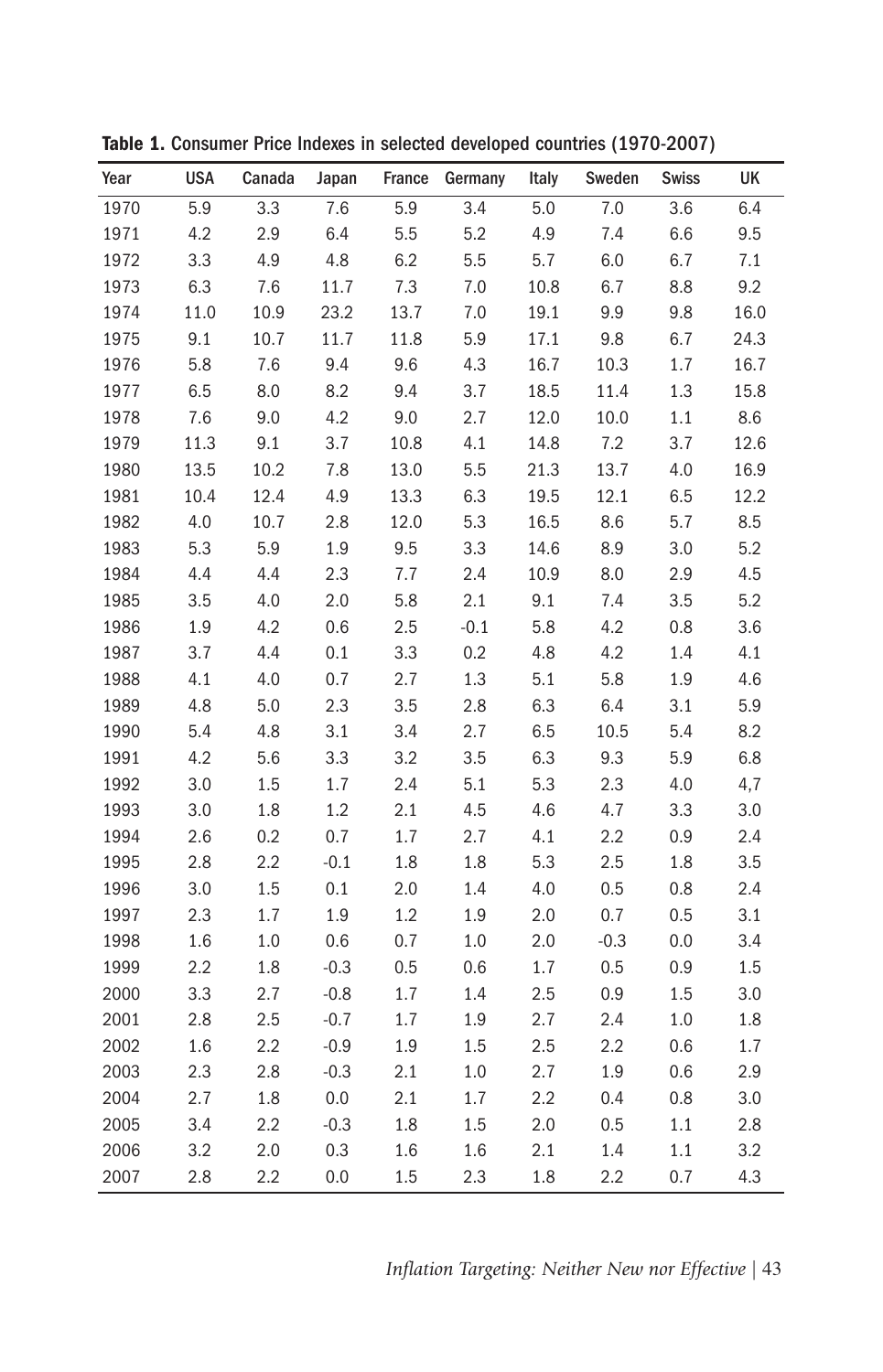**Figure 1.** Average Price of Gold (1964-1984)



confidence in that promise had somewhat diminished. Under the Smithsonian Agreement of December 1971, an attempt to fix exchange rates at a devaluated US Dollar without a link to actual gold faced skepticism and the gold in 1971 closed at the record price of US\$ 44.20 per ounce. In February 1973, the Bretton Woods exchange market formally closed, reopening in March 1973 in a floating regime.

Credibility was not recovered until 1984, the first year in which the data show the results of more conservative policies adopted in developed countries. The galloping inflation during the Carter Administration led Paul Volker to become the head of the FED. He implemented a monetary policy of quantitative control of monetary aggregates, which eventually curbed the increases in consumer prices. Similar policies were adopted in Europe since 1979 with the creation of the European Monetary System. But in order to impose an effective control on the growth of monetary aggregates, these policies resulted, as a byproduct, in a short but significant recession during the year 1980 with a double dip at the end of 1981, beginning of 1982. Although those policies proved successful, eventually, new inflationary pressures came into the scenario.

Three historical events may explain the new increase in the general price levels, which lasted until 1991. The first of them was the Black Monday in October 1987, when the stock market in the US plunged and the recently appointed Chairman of the FED, Alan Greenspan, took charge of the problem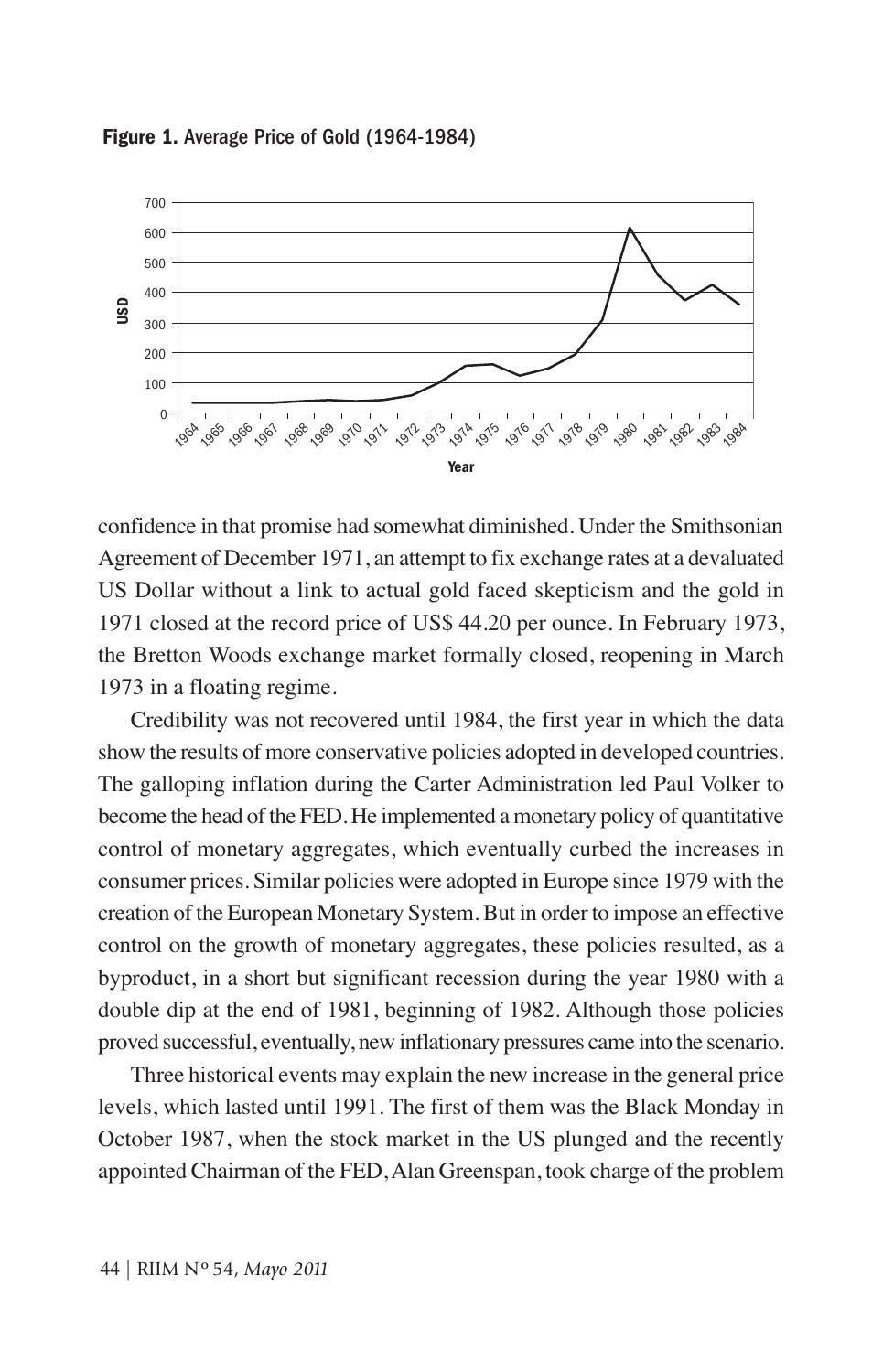flooding the market with dollars. The second one was the fall of the Berlin Wall in 1988, with the required effort made by developed countries to integrate the Eastern European countries into the new world order. And the third event was the invasion of Kuwait and the first war in the Persian Gulf, with the correspondent shock in the world oil supply.

Undoubtedly, the massive inflationary expansion determined by those events resulted in the increases in prices shown on Table 1. But they were eventually counterweighted by the productivity gains generated by the enlargement of the division of labor, caused by:

- (a) the integration of China and the countries behind the Iron Curtain in world markets;
- (b) the liberalization of trade worldwide with the creation of the World Trade Organization (WTO);
- (c) the benefits in terms of lower barriers for the trade of goods, labor, services, finances in an expanded Euro-zone, with the final adoption of the Euro ten years ago;
- (d) and, last but not least, the advances in Information Technology.

A twenty-year period of prosperity had begun. Behind the miracle, foreign trade was the motor of the real economy, and economic expansion and increasing tax revenues lessened the political cost of implementing more conservative fiscal policies in developed countries, which were therefore adopted. With a regained credibility in their fiscal management, governments started to adopt, either explicitly or tacitly, the inflation target framework.

The US is one of these countries where, to this day, inflation targets are not formally adopted; nevertheless American monetary policy is guided primarily with a focus on the inflation rate. Writing about the US monetary policy in 1996 –in the seventh year of the most consistent bull market in record– Greenspan argues that the FED "has no explicit mandate under the law to try to contain a stock market bubble" and that it was established that "price stability is (the) central (FED's concern) to (promote) long-term economic growth" (Greenspan, 2007: 178).

The adoption of the inflation target framework perfectly coincides with the beginning of the twenty-year expansion mentioned above. Up to a point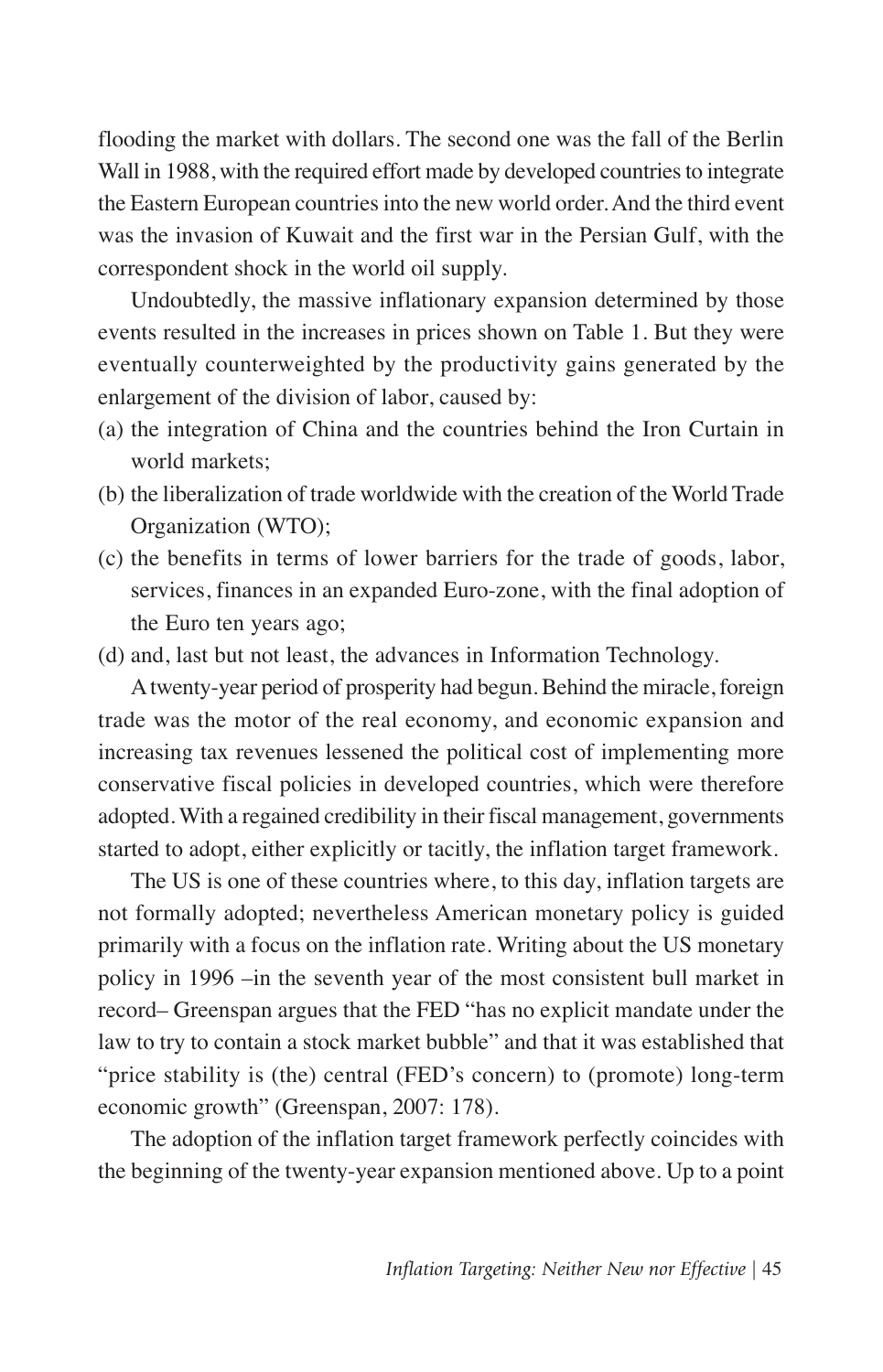in which the inflation target framework has been credited by the prosperity experienced until 2007. Claims have been made that it is the "perfect" balance between rules and discretion in monetary policy.

What remains to be assessed is to what extent the current crisis proved that inflation targeting policy is the best strategy possible for monetary policy, since it gives room for the monetary authorities to react to the crisis with every instrument at their disposal, or if rather it has proven to be no more than a new dress for the recurrent mistake of credit expansion that in the end caused the crisis.

In order to assess this latter point, it is worthwhile revisiting the monetary policies of the early 1920's.

### **Repeating the Recipe: The Monetary Policy of the 1920's**

It is commonly believed that the period between the Great War and the Depression were years in which the monetary excesses provoked by the war were interrupted in Europe and in the US. It was also believed that resuming redemption in gold was a signal of a regained monetary stability under the venerable Gold Standard, and that the wild speculation with equities during the 1920's was mainly due to a lack of regulation of the stock markets.

The available data, however, tell a different story, one of monetary expansion. From June 30, 1921, to June 30, 1929, the total money supply of the United States rose from 45.30 to 73.26 billion dollars. It means an increase of 28 billion dollars during those eight years, or 61.8% (Rothbard, 2008: 92). Many mechanisms were used to expand the money supply, given the limitations of the Gold Exchange Standard then in force; the currency in circulation, for instance, stayed fairly constant around \$ 3.7 billion during the period. The truth of the matter is that the entire monetary expansion happened with money substitutes, i.e. through credit expansion.

But does not the Gold Standard have an inbuilt mechanism to self-correct imbalances preventing inflationary expansions? It seems that not all monetary regimes based on a Gold Standard are the same. It was already noted in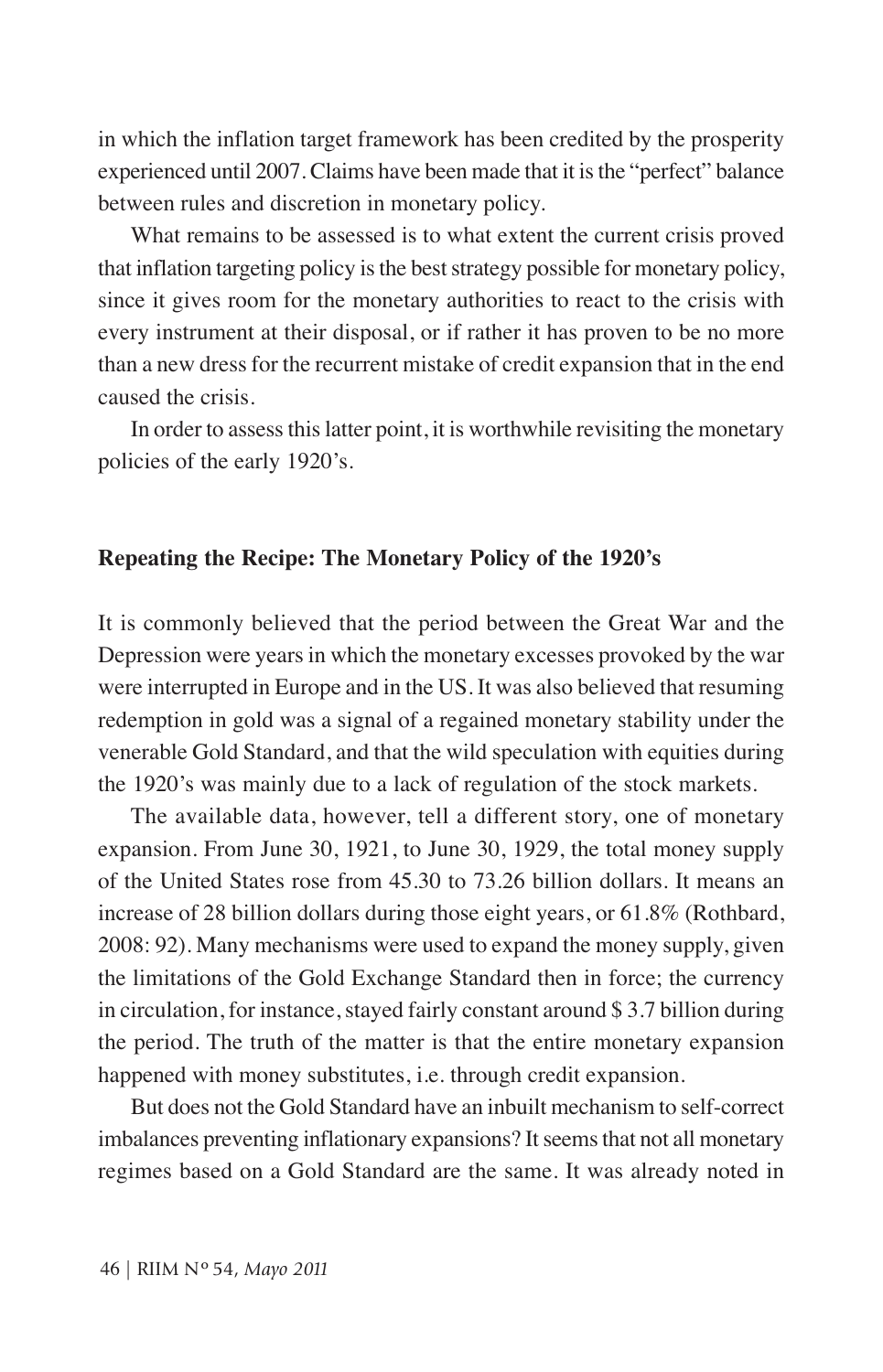nineteenth-century England that the operation of an external drain of specie would only work in order to keep the monetary system "neutral", that is to say, neither promoting nor reducing the business cycle under a hypothetical purely metallic currency (Hume, 1987: 308). Under the gold exchange system with a Central Bank, the anti-inflationary effects of a specie drain mechanism were not immediately perceived, if perceived at all (White, 1995:115).

Using the concept of "Total Dollar Claims" to represent the total money supply on top of gold reserves, Murray Rothbard (2008) demonstrates that that was the case in the 1920's. The data retrieved from the Banking and Monetary Statistics published by the FED in 1943 is shown on Table 2 below.

As shown above, the regime of gold exchange standard during the 1920's, in which governments no longer accepted to redeem their currency in gold –domestically and abroad–, although formally available was politically constrained, and posed no real limits to monetary expansion.

Rothbard considers Yale Professor Irving Fisher as the major representative of the inflationist theories in the years of the Great Depression. He was someone "*who mechanistically had believed that since the price level was not rising in the 1920's, there was no inflation to worry about and no coming crash*" (Rothbard, 2005: 303). After the crash, Fisher urged President Roosevelt to abandon the gold standard and was rejoiced when the President finally did that. But the important lesson is what history tells us about the monetary policy before the Great Depression. What we now know is that the only actual limits to monetary expansion at that time were already the self-limitations adopted by different central banks with eyes only on the price levels. Those policies anticipated by sixty years the strategy of conducing monetary policy primarily aiming at a certain inflation level, and of using discretion in the management of the money supply in order to achieve the goal of inflation targeting.

|            | <b>Total Dollar Claims</b> | <b>Total Gold Reserve</b> | <b>Total Uncovered Dollars</b> |
|------------|----------------------------|---------------------------|--------------------------------|
| June, 1921 | 44.7                       | 2.6                       | 42.1                           |
| June, 1929 | 71.8                       | 3.0                       | 68.8                           |

**Table 2.** Total Dollars and Total Gold Reserves in the US (in billions of dollars)

Source: Federal Reserve (1943), in Rothbard (2008:94).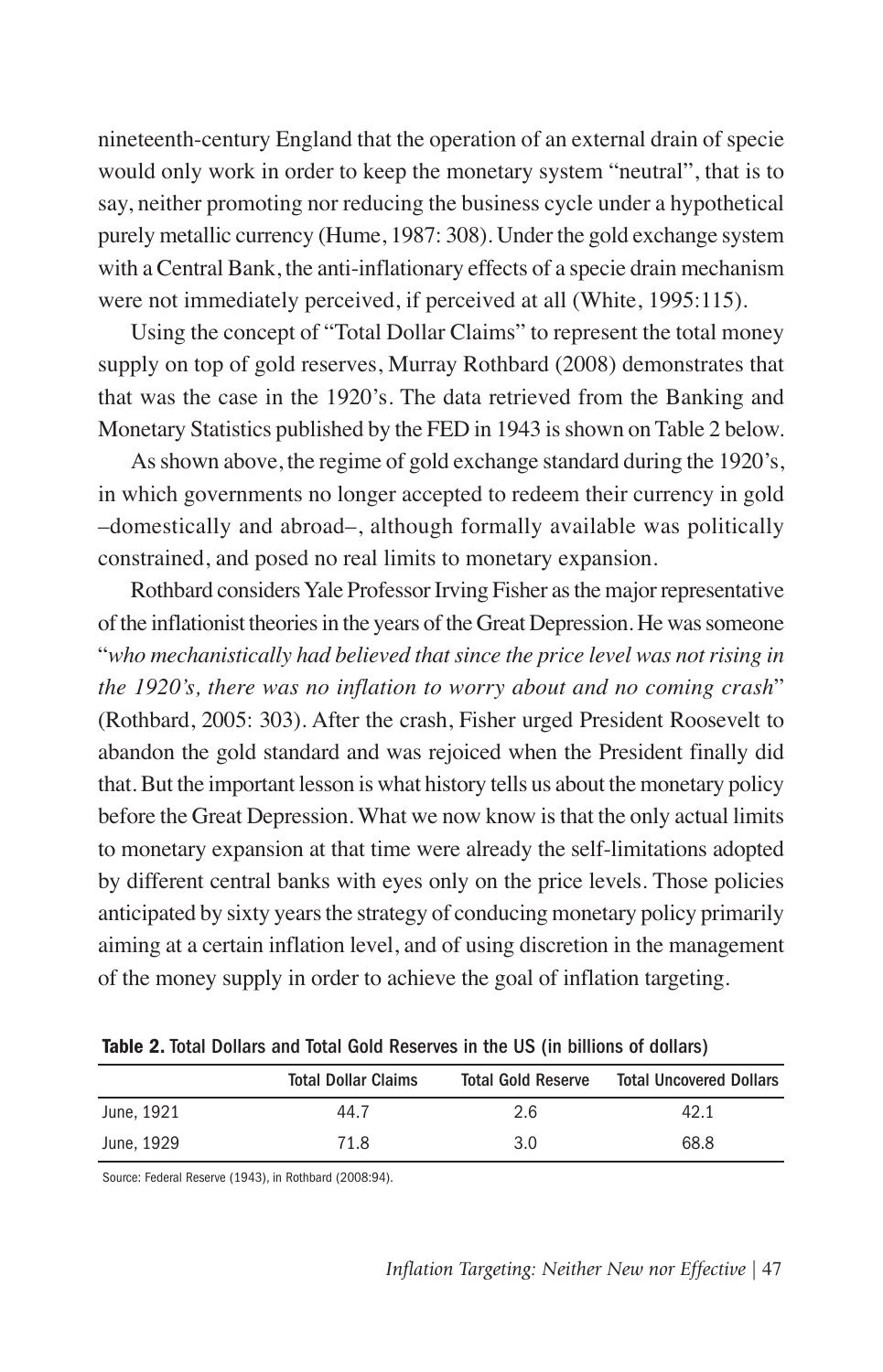Faced with the apparent success of the FED Governor, Mr. Strong, in stabilizing wholesale prices during the late 1920's, Fisher was again the leader in the economic profession in welcoming the arrival of an era of continuous prosperity, assured by the "new" policy of managed money in America and in the world, but ignorant of the fact of mounting mal-investments induced by the inflationary policies in practice during the 1920's.

As stated by Rothbard in *America's Great Depression*:

One of the reasons that most economists in the 1920's did not recognize the existence of an inflationary problem was the widespread adoption of a stable price level as the goal and criterion for monetary policy (Rothbard, 2008: 169).

Rothbard is explicit in stating that the Federal Reserve was guided not only by the desire to help the UK in their inflationist monetary policy or to help farmers, but "by the fashionable economic theory of a stable price level as the goal of monetary manipulation" (Rothbard, 2008: 181).

## **Conclusion**

The monetary policy known as inflation targeting is neither new nor effective. Seen by most economists today as the state of the art in monetary policy, the inflation target framework can be understood as a relabeled version of the monetary management that was gradually implemented by central banks worldwide once the Gold Standard was diluted into the Gold-Exchange Standard.

It is not the objective of this paper to discuss the historical evolution of the Gold Standard, but suffice it to say that the golden era of the International Gold Standard, with a fractional reserve banking system –structured as a pyramid with the Bank of England on the top, that took form after Peel's Act of 1844–2 was already a regime with room for monetary management by the Central Bank. The gradual transformation of that system first into a system of gold-exchange, and later on into a system of limited goldexchange, fixed exchange rates and finally one of fiat money with floating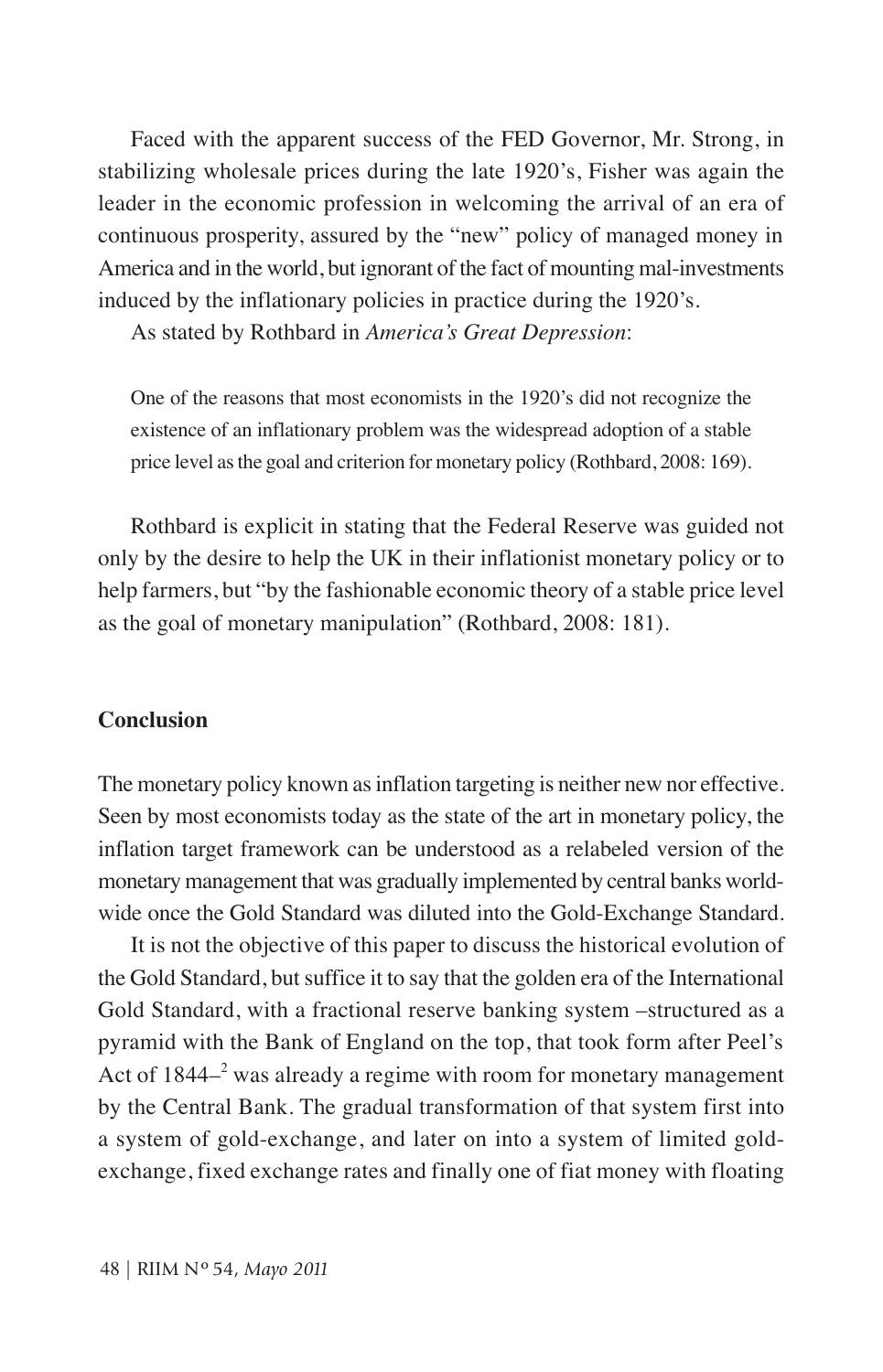exchange rates, gave more and more room for the exercise of a discretionary monetary policy.

Taking the fractional reserves system under the umbrella of the Bank of England as our departing point, inflationary credit expansion was made possible first, by diminishing the prudent ratio of reserves to assets (with the implicit support of the British Crown to the banking system). As described by Rothbard, after the Great War and under a regime with a Central Bank, direct trade on money substitutes by the FED, the Bank of England and other leading central banks was a source of inflationary credit expansion worldwide. Finally, since 1973, under fiat currency and floating exchange rates, inflationary expansion of the money supply was made possible by the total discretion that central banks have to this day.

All along the way, the "nominal" anchor, i.e., an implicit or explicit commitment of the monetary authorities to avoiding increases in the price level as gauged commonly by a consumer price index, gradually became more and more the only limitation to inflationary expansion and also the only guide to the exercise of monetary policy.

The surprising thing about policies that allow a discretionary expansion of the money supply (so long as the Consumer Price Index does not increase more than some "accepted" rate), is that the shortcomings of the theoretical apparatus behind those policies have been known in academic circles for about eighty years now. The inter-temporal implications of inflationary changes in the money supply, and the limitations imposed by the structure of production for monetary "management" presented by the Austrian Business Cycle Theory are concepts well known since the early 1930's.

During the Great Depression and again during the financial crisis of 2008, many economists were surprised by the effects of inflationary expansions of credit that distorted economic activities and led to mal-investments, which eventually needed to be purged by a recession. To quote again from Rothbard:

The fact that general prices were more or less stable during the 1920's told most economists that there was no inflationary threat, and therefore the events of the Great Depression caught them completely unaware (Rothbard, 2008: 169).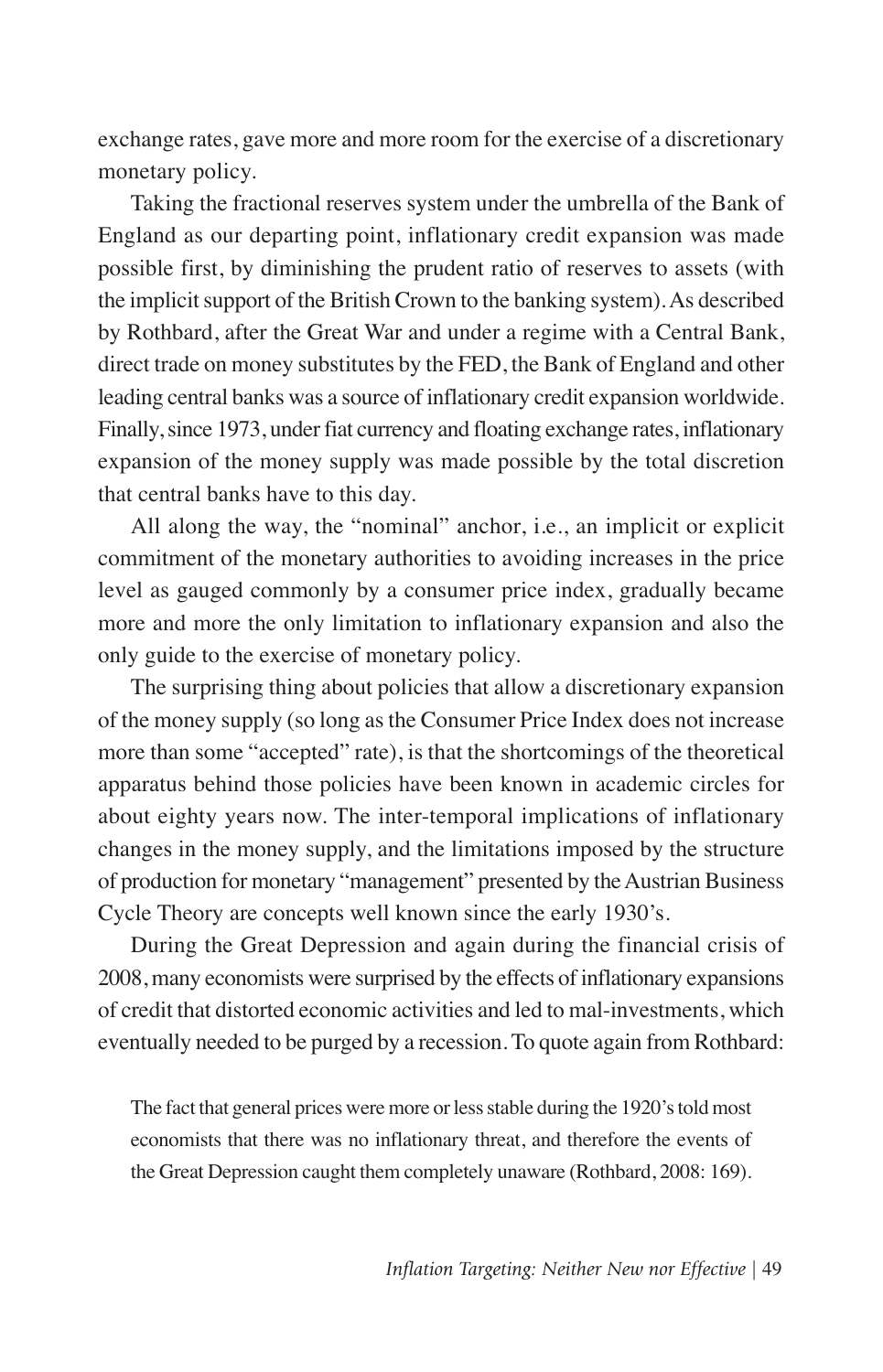Inflation targeting strategies do not prevent inflationary credit expansions, and therefore do not prevent cycles of boom and bust irremediably associated with them. Moreover, distortions in relative prices produced by inflationary credit expansion –as described by the Austrian Business Cycle Theory– are not easily perceived by price indexes, since usually they do not include assets in their composition. Massive increases in the money supply can produce sizable appreciation in certain classes of assets without barely affecting consumer prices, or more generally, the price level as measured by general price indexes.

Nowadays it can be affirmed that the flexibility to engage in long term inflationary credit expansion under an inflation targeting framework can be exercised without compromising the achievement of an inflation goal as measured by most price indexes. It was true during the 1920's, it had been true since the 1990's. However, the fact remains that an inflationary credit expansion distorts relative prices and provokes economic booms that eventually will end in a downturn.

Therefore, we may conclude that policies guided solely by targeting a certain price level as measured by an index, while allowing discretion to the monetary authorities to pursue growth, are an insufficient institutional arrangements for a society that purports to offer sound money as a fair instrument for the individuals to enhance the division of labor, productivity and prosperity in the long run.

#### **notes**

- 1 Perhaps the most influential academic paper proposing an inflation target as the central criterion for monetary policy is John B. Taylor (1993); its main credit, however, is that it endorsed what at that time became common practice among central banks. Bernanke *et al* (2001), first published in 1999, is also widely quoted in academic discussions about inflation targeting for the collection of data supporting the claim for inflation targets effectiveness.
- 2 The *Peel's* Act of 1844 gave to the Bank of England (BoE) the monopoly of issuance of paper money, solidifying its role as *de facto* central bank. In such a role the BoE used to concentrate most of the British gold reserves while the other banks used to have BoE notes instead of gold in their vaults, creating a two layered system or reserves which "economized" in gold and allowed an already highly leveraged ratio of gold to banknotes.